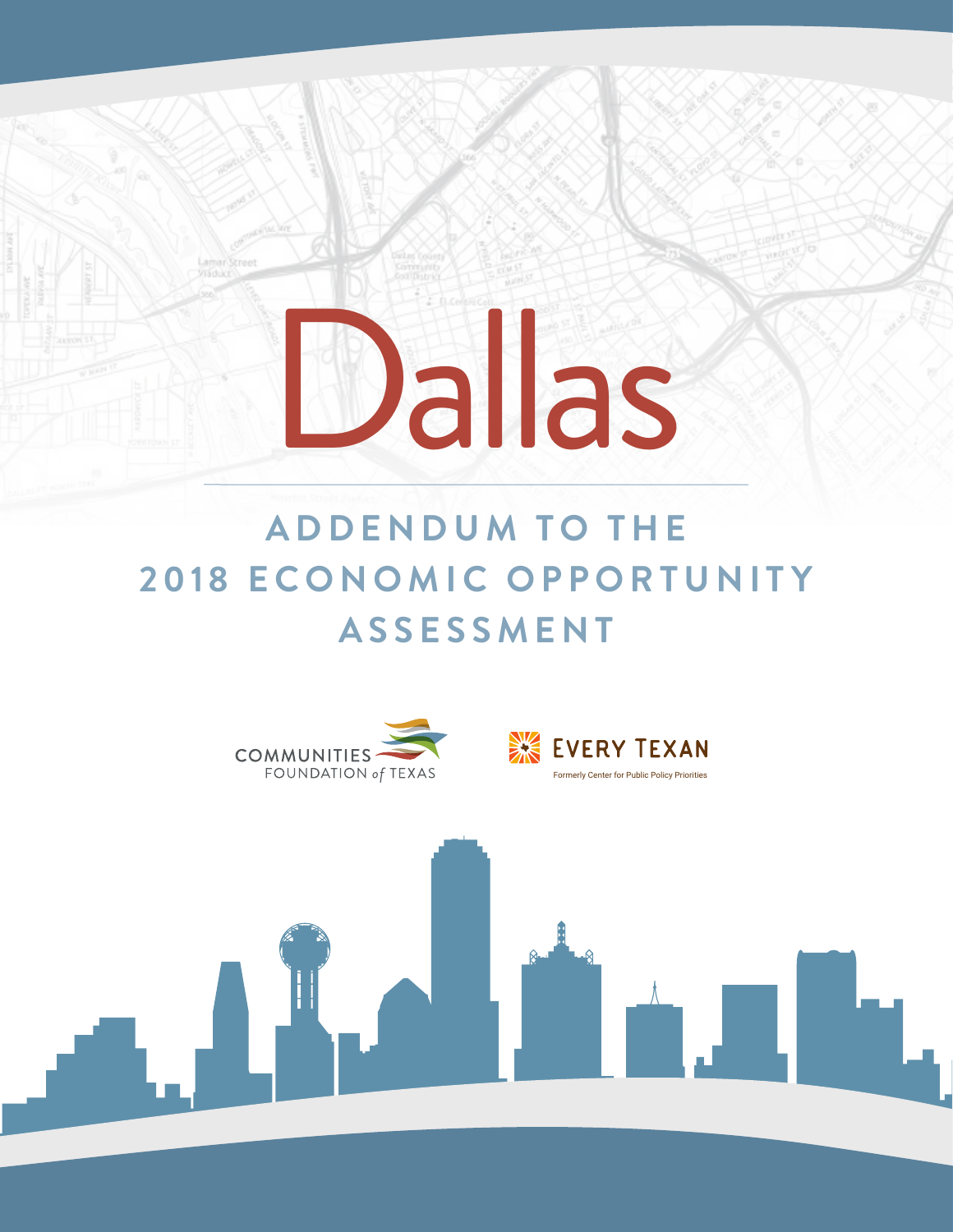## **Impact of COVID-19 on Dallas County Economic Opportunity**

Every Texan is honored to partner with Communities Foundation of Texas to present this addendum to the 2018 Dallas County Economic Opportunity Assessment. It is our hope that this update will inform policy and strategies going forward so that all residents of Dallas County can be healthy, well-educated, and financially secure.

While it is too early to see the pandemic's full impact on Dallas County, the following provides some early economic indicators of how residents are faring in terms of employment, affected job sectors, and health insurance coverage.

### **Early Economic Impact Indicators**

#### **Unemployment is Climbing**

Weekly unemployment claims in Dallas County from March through the first week of September totaled 282,606, with a peak of 27,128 claims in the week of April 4th. These numbers are over eight times higher than claims filed for the same weeks in 2019. 1

Since the peak in April 2020, trends have shown improvement over time with fewer filings. It is important to note that while unemployment insurance filings may be declining and there are signs that the community is making progress on reopening, this does not mean that displaced workers have found stable employment. Lack of access to childcare or transportation as well as housing instability remain significant barriers for many who lost employment or had reduction in hours due to closures. A risk remains for small businesses who are no longer able to maintain payroll or rent, potentially leading to additional unemployment and more residents losing employersponsored health insurance coverage.

Prior to the pandemic, income inequality was evident in Dallas County, with the bottom fifth of households holding only three percent of total earnings and the top fifth of households holding over half.<sup>2</sup> Twenty-seven percent of households of color in Dallas County had zero net worth.<sup>3</sup> The median income for Hispanic and Black Dallas County residents is less than 65% of the median income of White or Asian residents,<sup>4</sup> and these gaps are only likely to worsen as a result of the economic impact from the pandemic. Residents' financial security differs by race and ethnicity because of differences in the opportunities afforded to them, including historical and current policies affecting access to employment, housing, and education. Purposeful anti-racist policy solutions are needed to help close these gaps.



#### **MEDIAN HOUSEHOLD INCOME BY RACE OF HOUSEHOLDER, 2018**

#### **Sources:**

<sup>1</sup> Texas Workforce Commission. (2020). Claims by County. https://www.twc.texas.gov/news/unemployment-claims-numbers#claimsByCounty | <sup>2</sup> U.S. Census Bureau. (2018). American Community Survey, 1-year estimates. Table B19082. |<sup>3</sup> Prosperity Now. (2014). Scorecard – households with zero net worth. <u>https://scorecard.prosperitynow.org/ data-by-location#county/48085 |</u> 4U.S. Census Bureau. (2018). American Community Survey, 1-year estimates. Table B19013B, D, H, I. | <sup>5</sup> ESRI. (2020). Impact Planning for COVID-19. Businesses count from Infogroup (2020). Employee count from 2014-2018 American Community Survey (ACS) Data. https:// <u>business.maps.arcgis.com/apps/opsdashboard/index.html#/dc74772707d94db9a7d24d30ffdcf36c</u> | <sup>6</sup> Texas Workforce Commission. (2020). UI Claimant Dashboard. <u>https://texasmapsonline.com/portal/apps/MapSeries/index.</u> html?appid=e3e490c4196a45868610f65b72e9f303 | 7 Reference U.S.A. (2018). Top industries by year. | <sup>8</sup> PolicyLink. (2020). PolicyLink/PERE analysis of data from the 2018 5-year American Community Survey microdata from IPUMS USA, Burning Glass Technologies, and O\*NET. <u>https://policylink.app.box.com/s/hm86r3lfl8ykme4cur5l5uf3vdd0uj6l</u> |° U.S. Census Bureau. (2018). County Business Patterns. Table CB1800CBP. |'° U.S. Census Bureau. (2018). American Community Survey. Table S2801. | <sup>11</sup> U.S. Census Bureau. (2020). Census COVID-19 Impact Report. Dallas County 2014-2018 American Community Survey 5-year. https://uscensus.maps.arcgis.com/apps/ opsdashboard/index.html#/7f254e8861bd48df9532fc6e6e829571| <sup>12</sup> U.S. Census Bureau. (2017). American Community Survey, 1-year estimates. Tables S2703 and S2704. |<sup>13</sup> U.S. Census Bureau. (2018). American Community Survey. Table B01003. | <sup>14</sup> U.S. Census Bureau. (2018). American Community Survey, 1-year estimates. Table DP03. | <sup>15</sup> Garfield, R. et al. (2019). How does lack of insurance affect access to care? Kaiser Family Foundatio www.kff.org/uninsured/report/the-uninsured-and-the-aca-a-primer-key-facts-about-health-insurance-and-the-uninsured-amidst-changes-to-the-affordable-care-act/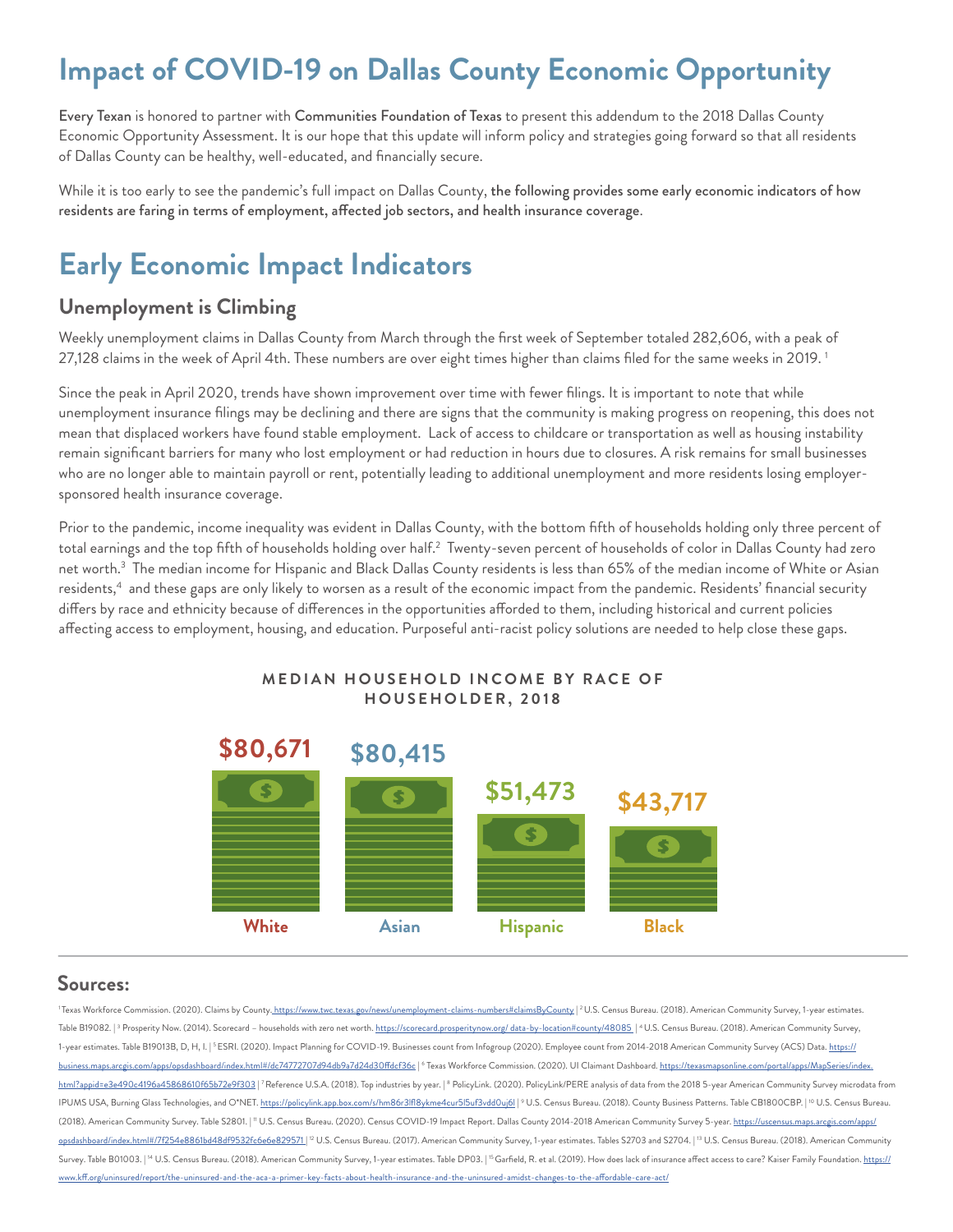#### **Job Sectors Most Impacted**

Going into the pandemic, Dallas County had a robust local employment market. Business counts from earlier this year show over 109,657 firms operating in the county—mostly service industry, followed by retail.<sup>5</sup> In 2018, the county had an employee base of nearly 1.4 million.

Per the Texas Workforce Commission, the industries most affected by unemployment insurance claims as of September 5th include:6

- Temporary help services
- Full-service restaurants
- Limited-service restaurants
- Electronic Shopping and Mail-Order Houses
- Elementary and secondary schools





Prior to the pandemic, businesses that provided health services and the service industries were some of the most rapidly expanding in terms of number of workers.<sup>7</sup> Since March, the restaurant industry is one of the most affected by unemployment. Jobs in restaurants and other service industries are often considered nonessential. These jobs may be the last to come back after extended periods of economic downturn, putting these workers at heightened risk of long-term unemployment. Restaurant and service industry jobs in Dallas are predominantly held by Hispanic or Latino Texans (46% of waiters in Dallas are Hispanic or Latino), who may be disproportionately impacted by the heightened risk of long-term unemployment.<sup>8</sup> This is an example of how people of color are affected by employment trends and differential access to certain classes of occupations, which create and maintain unequal opportunities and outcomes.

In 2018, Dallas County had over 54,000 small businesses that employed fewer than 20 people.<sup>9</sup> These businesses remain at increased risk and may struggle to bounce back or survive without additional targeted small business supports.

As with communities across the U.S. in Dallas County, many businesses struggled to find ways to safely operate at a distance, including providing safe, affordable child care options for working families. While many businesses pivoted to online operations, the risk to the economy remains for permanent office closures, increased evictions (both retail and household)

#### **SMALL BUSINESSES AT RISK**

| <b>NUMBER OF EMPLOYEES</b> | <b>NUMBER OF FIRMS</b> |
|----------------------------|------------------------|
| $20$                       | 54,016                 |
| 20-99                      | 10,113                 |
| 100-499                    | 2,260                  |
| $500+$                     | 296                    |

and/or retail closures. While eighty percent of Dallas County households earning more than \$20,000 have Internet at home enabling residents to complete remote working and schooling, over forty percent of households earning under \$20,000 did not have an internet subscription in 2018. This lack of access has made it hard for families to participate in online school, work remotely, or be able to successfully search for new employment.

## **Health Insurance Coverage at Risk**

Going into the pandemic, the vast majority of those with health insurance received it through employers. That means rising unemployment will undoubtedly disrupt many people's access to affordable health care.

Out of Dallas County's population of just over 2.6 million, about 600,000 residents were already uninsured pre-pandemic. A lack of health insurance means that people may be hesitant to seek health care, including preventive care and treatment for chronic conditions, which in turn can lead to increased emergency visits. The inability to pay for healthcare has long-term impact on a family's finances, including risk of predatory collections, loss of assets and bankruptcy.

The rise of unemployment in Dallas County will have an impact on the uninsured rate. For example, if the over 280,000 claimants who filed for unemployment since March lost their health insurance along with their jobs (versus switching to a spouse's plan) this will mean that Dallas County's uninsured population will have grown by almost 50%.

HEALTH INSURANCE COVERAGE BY AGE